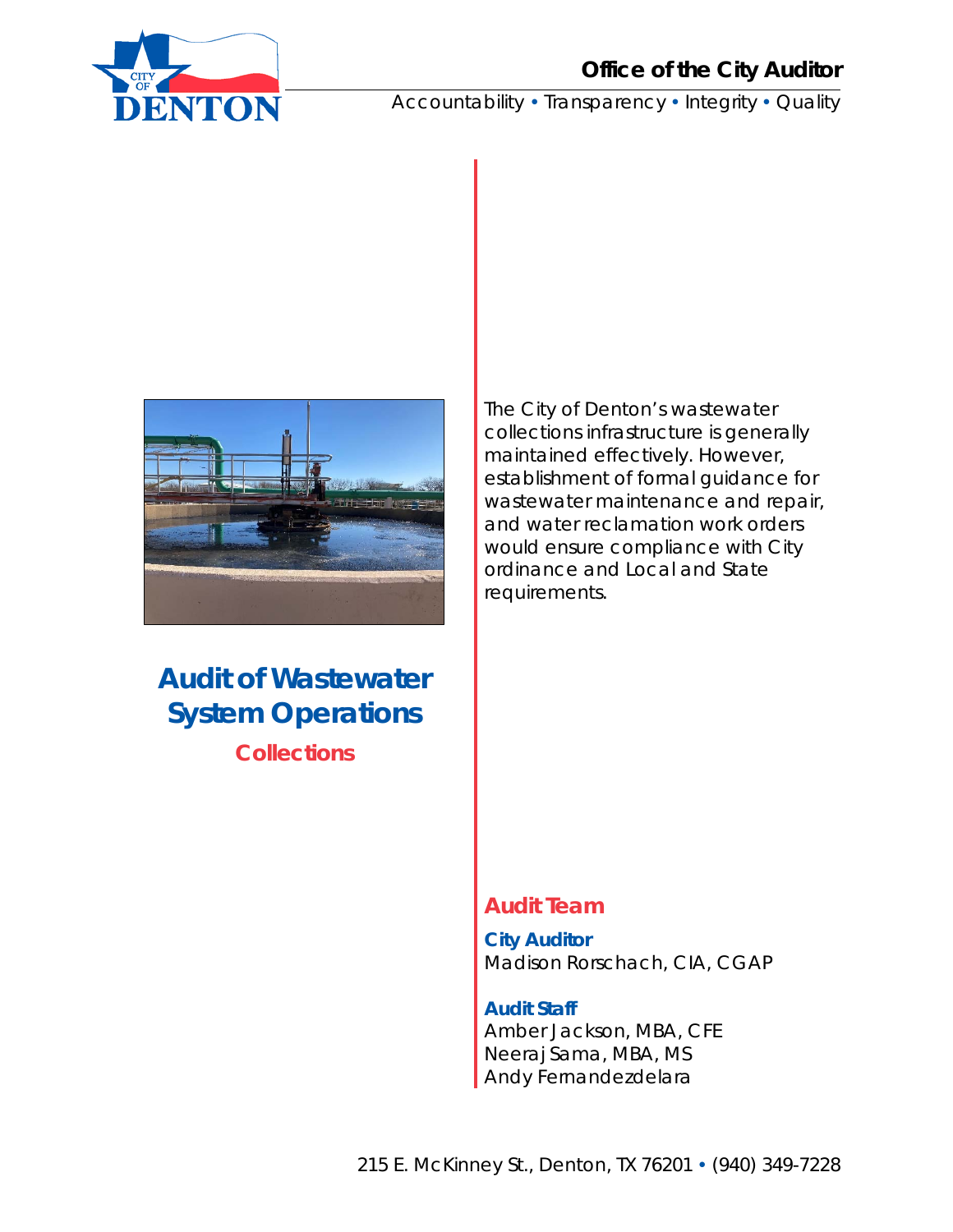# **Table of Contents**

| Maintenance & Repair Work is Generally Completed Timely; Additional          |  |
|------------------------------------------------------------------------------|--|
| CIP Process Established; Project Documentation Needs Improvement for         |  |
| Construction Project Material & Labor Costs Are Not Effectively Reconciled14 |  |
| Wastewater Collections Project Capitalization Timeliness Improved16          |  |
|                                                                              |  |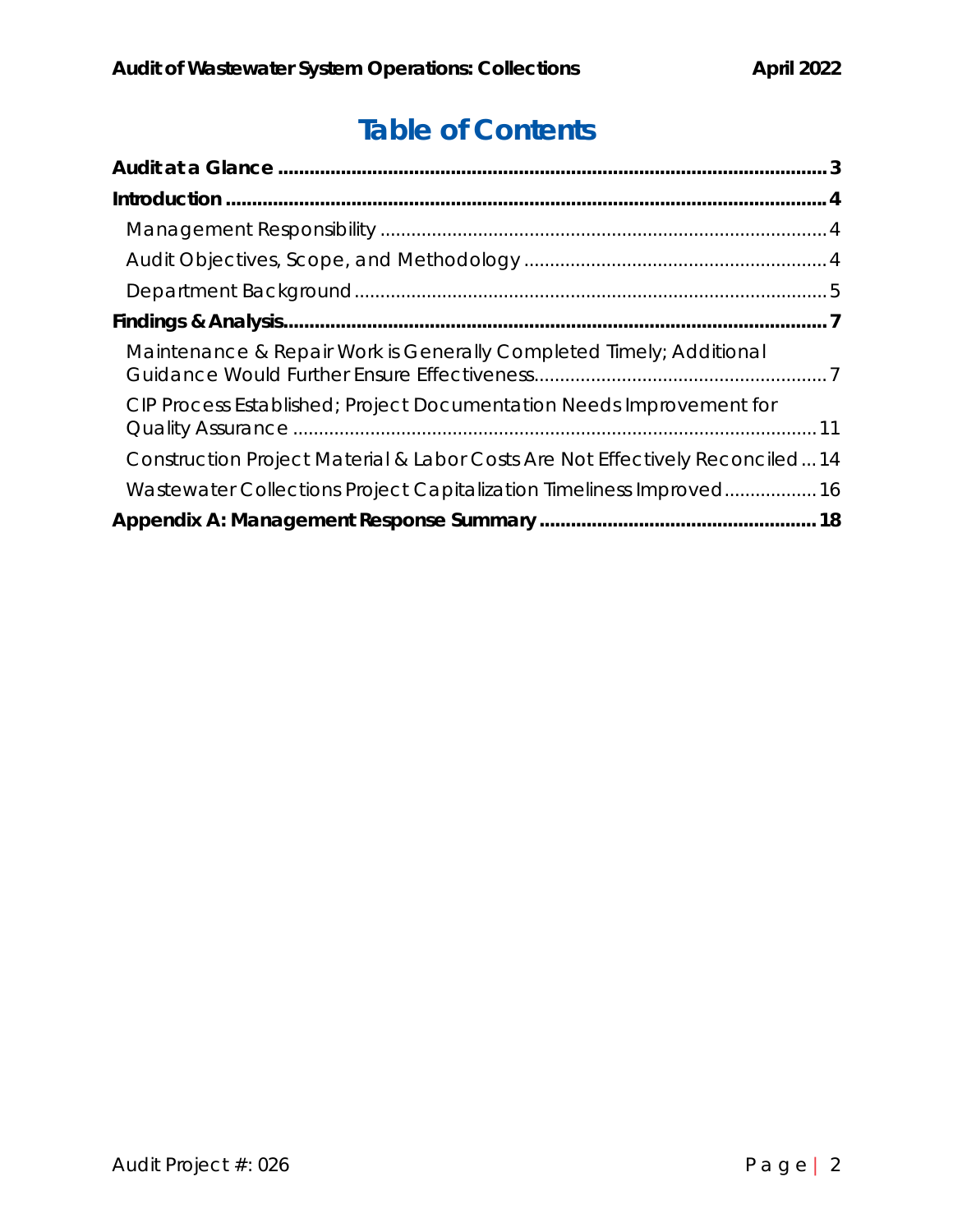## **Why we did this Audit:**

The City maintains about 530 miles of wastewater lines that transports wastewater to be treated and reused. It is critical that wastewater lines are effectively maintained to ensure wastewater does not impact public health and safety. This audit was included on the City's fiscal year 2021-22 Audit Plan as approved by the City Council.

## **What we Recommend:**

Recommendations 1, 3, 4, & 5 Update maintenance and repair work order and construction project guidance to ensure all necessary documentation is created and retained.

Recommendation 2 Develop a process to ensure

maintenance and repair work orders are closed timely.

# **Audit at a Glance**

## **What we Found:**

This audit generally evaluated the City's wastewater collections line maintenance activities including, line repairs and construction projects. Our findings are summarized below:

**Line Repairs.** Wastewater line repairs are generally completed in a timely manner; however, there appear to be delays between the closure of a work order and completion of the related work.

In addition, while the Division has developed flowcharts to guide staff in the completion of repair work orders, this guidance does not contain information regarding some key requirements including right of way permits and street moratoriums. Similarly, there is not always clear guidance for staff on what documentation should be retained as part of each work order – potentially hindering quality review.

This quality issue is particularly prevalent for reuse water lines, which are unique in that they are pressurized lines that must be repaired by Wastewater Collection crews to prevent contamination.

**Construction Projects.** Water Utilities has generally established an effective process to identify and carry out small wastewater collection line construction projects; however, documentation of some critical steps in this process is not well maintained. Furthermore, the Department has not established effective processes to ensure proper communication with other construction project stakeholders such as the Streets and Public Works Inspections Divisions.

Finally, construction project costs for labor and materials are not adequately reconciled by Water Utilities to ensure new infrastructure value is accurately calculated. That being said, project capitalization timeliness has improved since the Water System Operations: Distribution audit due to a new workflow process implemented by the Finance Department.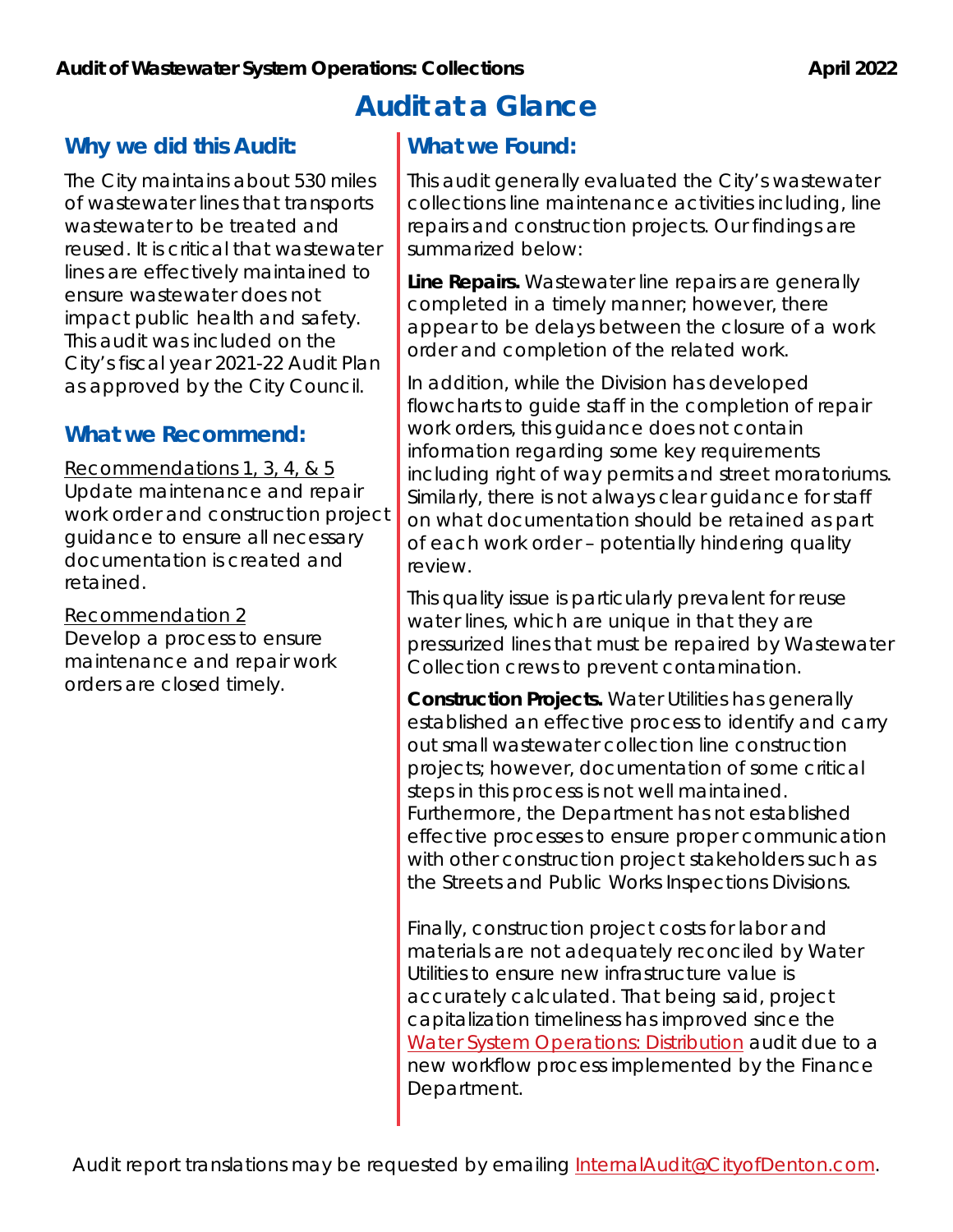# **Introduction**

The Internal Audit Department is responsible for providing: (a) an independent appraisal<sup>1</sup> of City operations to ensure policies and procedures are in place and complied with, inclusive of purchasing and contracting; (b) information that is accurate and reliable; (c) assurance that assets are properly recorded and safeguarded; (d) assurance that risks are identified and minimized; and (e) assurance that resources are used economically and efficiently and that the City's objectives are being achieved.

The Internal Audit Department has completed a performance audit of the City's collections infrastructure projects and maintenance activities. We conducted this performance audit in accordance with generally accepted government auditing standards. Those standards require that we plan and perform the audit to obtain sufficient, appropriate evidence to provide a reasonable basis for our findings and conclusions based on our audit objectives. We believe that the evidence obtained provides a reasonable basis for our findings and conclusions based on our audit objectives.

## **Management Responsibility**

City management is responsible for ensuring that resources are managed properly and used in compliance with laws and regulations; programs are achieving their objectives; and services are being provided efficiently, effectively, and economically.

## **Audit Objectives, Scope, and Methodology**

The Internal Audit Department has completed an audit of the City's wastewater collections infrastructure projects and maintenance activities. This report is intended to provide assurance that the City's wastewater collections infrastructure is effectively constructed and maintained.

This report is the first phase in an audit project series covering wastewater system operations. Phase Two Reclamation is expected to be published in May 2022.

Audit fieldwork was conducted during January, February and March 2022. The scope of review varied depending on the procedure being performed. The following list summarizes major procedures performed during this time:

 $\triangleright$  Reviewed documentation to develop criteria including industry standards, best practices, policies, and procedures;

<sup>1</sup> The City of Denton Internal Auditor's Office is considered structurally independent as defined by generally accepted government auditing standard 3.56.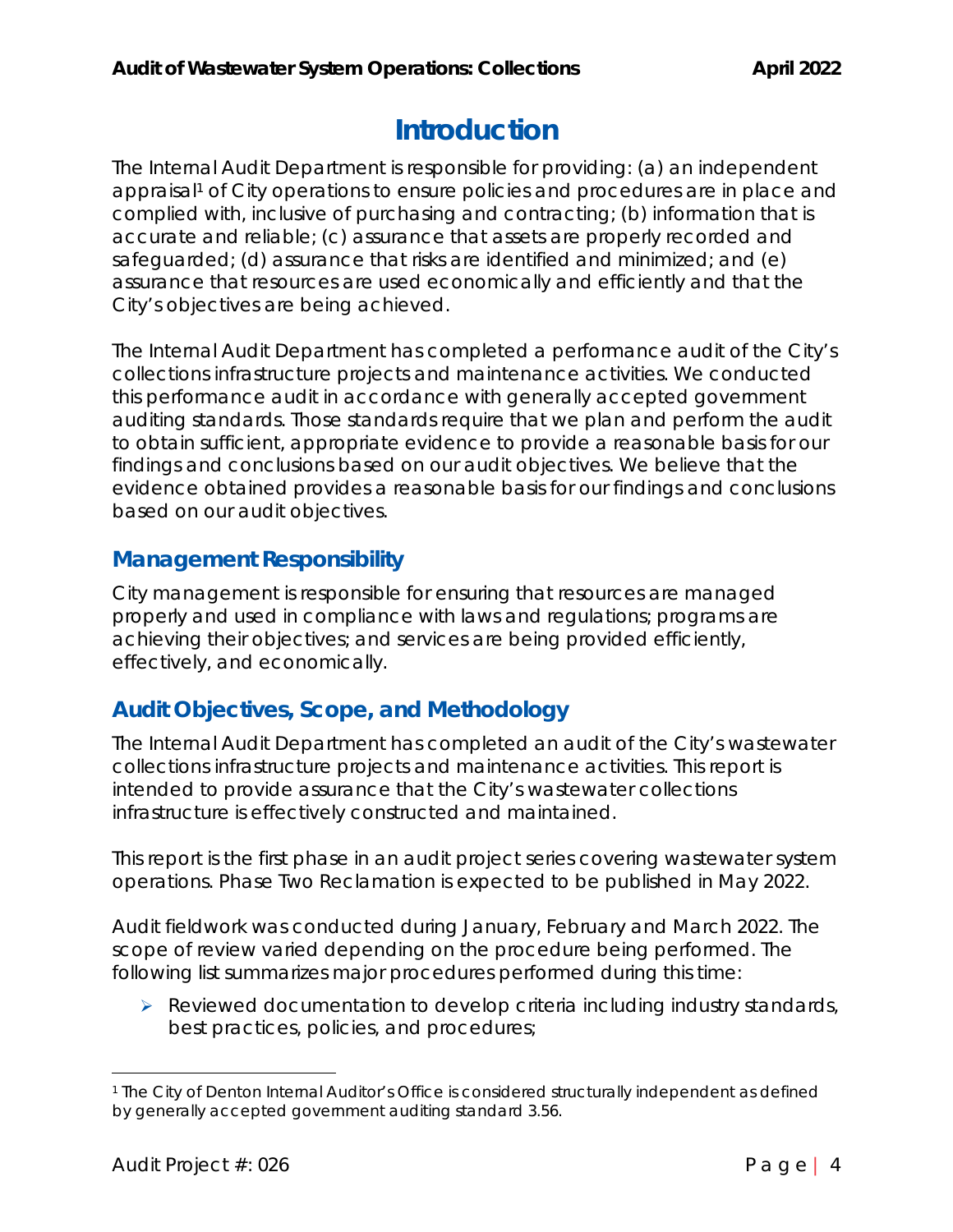- $\triangleright$  Developed process narratives to identify current control activities in wastewater collections maintenance, repair, construction, and capitalization processes that were certified by Water Utilities and Finance Department staff;
- $\triangleright$  Interviewed Water Utilities and Finance Department staff and reviewed policies and procedures pertaining to wastewater collections projects;
- $\triangleright$  Reviewed a statistical sample<sup>2</sup> of 368 work orders to verify the timeliness and effectiveness of maintenance and repairs;
- $\triangleright$  Reviewed eight wastewater collections construction projects completed since March 2020 to analyze and verify the management and administration of those projects;
- ▶ Reviewed project closure and capitalization details of 22 construction projects completed since November 2018 to verify that the completed projects were closed timely and capitalized;
- $\triangleright$  Reviewed construction project documentation to determine compliance with street moratoriums and right of way permitting requirements; and
- ▶ Reviewed construction project records to verify that material and labor costs are regularly reconciled to ensure accurate cost allocation.

## **Department Background**

The Water Utilities Department is in the process of developing a formal Asset Management Program. This includes taking proactive steps at initiating and planning for the full launch of an Asset Management Program to improve work management (i.e. work orders) functionality, process, and data to support financial and long-range capital planning. These steps include:

- $\triangleright$  Structuring a formal Asset Management Team;
- **EXECUTE:** Hiring an Asset Management & Vertical Infrastructure Division Manager;
- $\triangleright$  Planning the execution of contract to define the City's Vision for an Asset Management Program;
- $\triangleright$  Performing an asset management maturity assessment; and
- Preparing a Water System Management Plan.

<sup>2</sup> This sample size provides with 95 percent confidence that the true population mean is within ±5 percent of the sample estimate.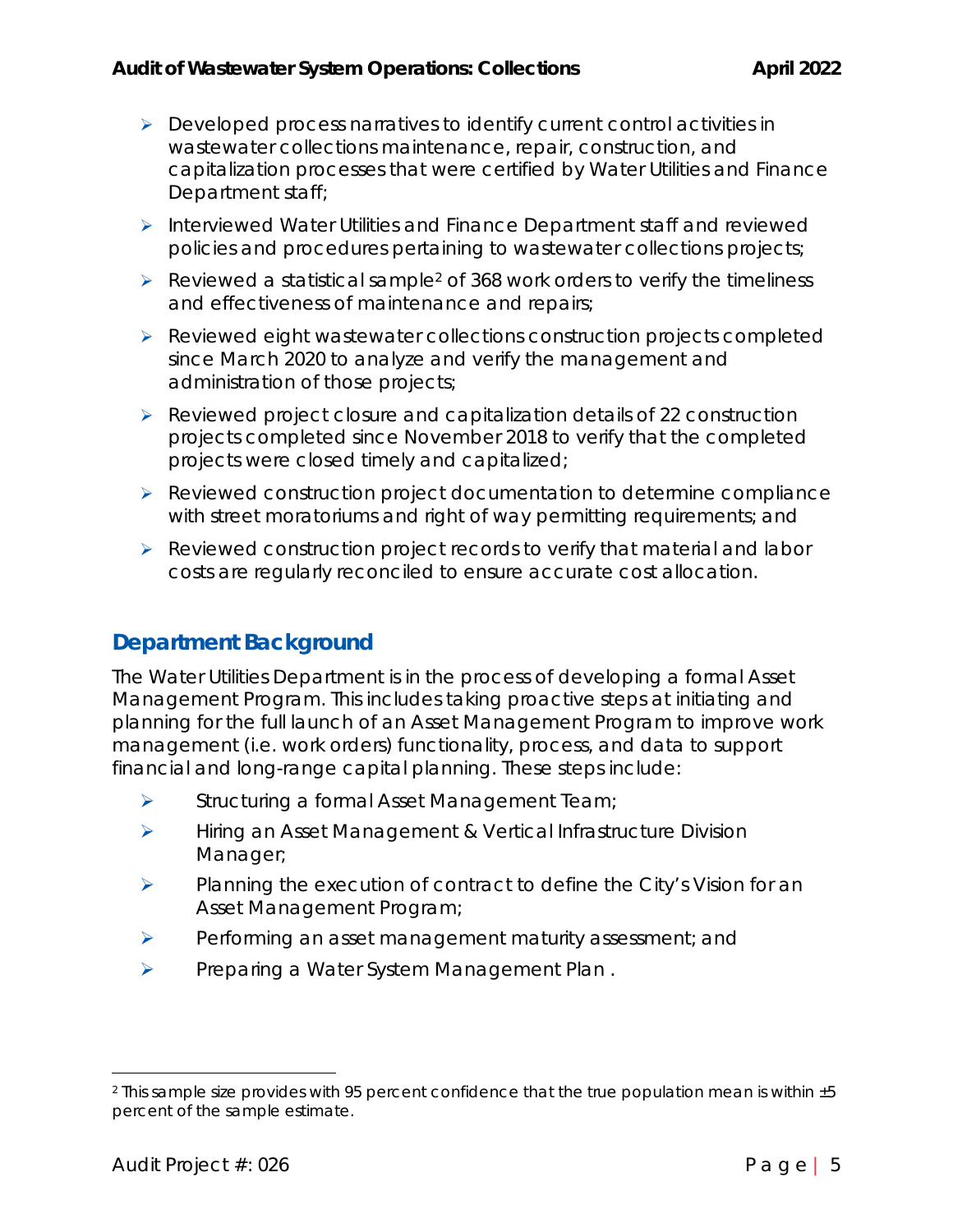Implementation of a formal Asset Management Program is anticipated to yield the following benefits:

- > Minimize operations and maintenance costs;
- $\triangleright$  Improve asset-related financial planning; and
- $\triangleright$  Reduce operating and financial risk.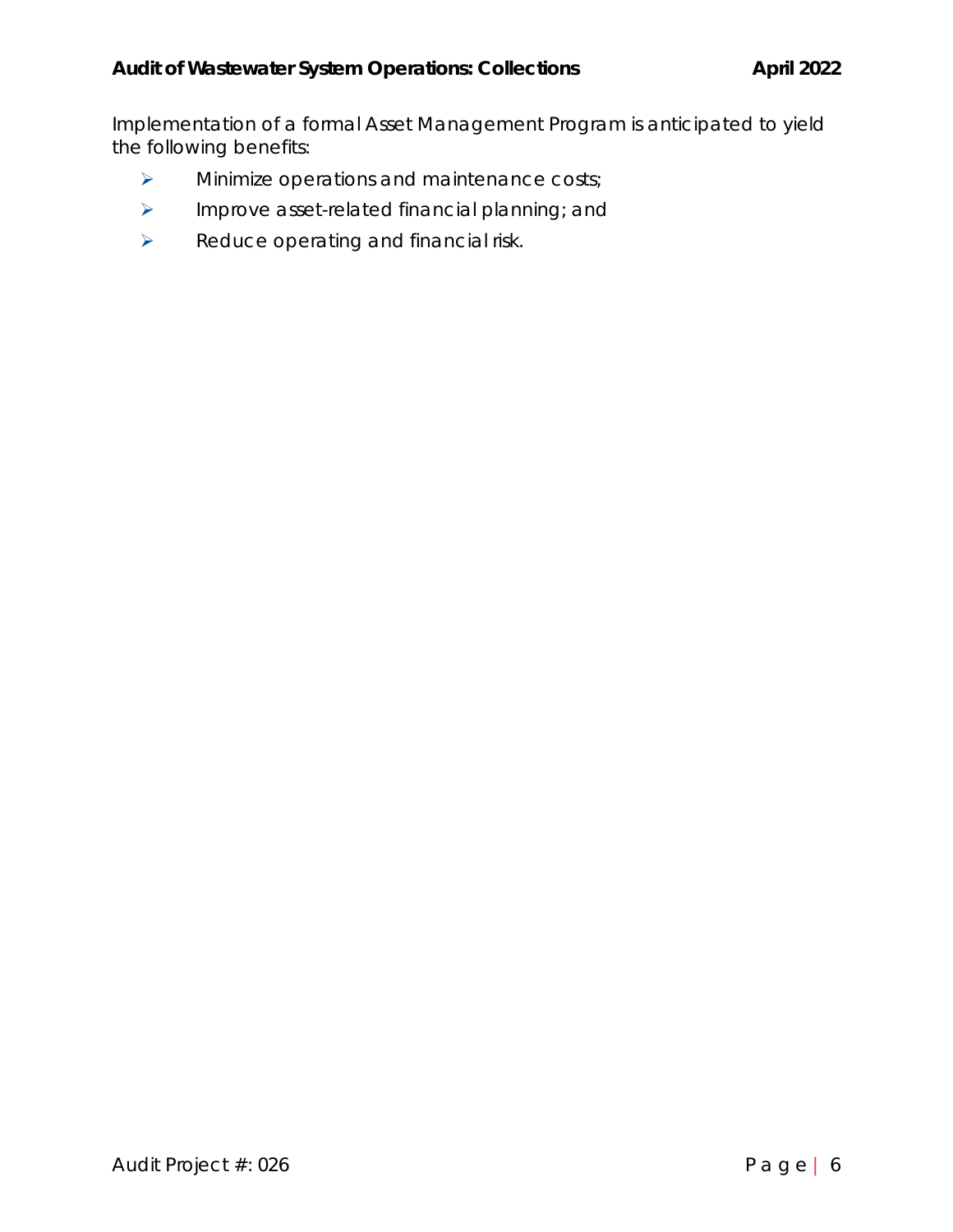# **Findings & Analysis**

The City of Denton's wastewater system currently consists of approximately 530 miles of wastewater lines that collect wastewater from the City's customers. Wastewater is used water that contains substances such as human waste, food scraps, oils, soaps, and chemicals. The City's Water Utilities Department and Wastewater Collections Division are responsible for ensuring the City's wastewater system line network is effectively maintained to ensure wastewater does not contaminate natural watersheds or otherwise impact public health and safety. These activities are generally broken into three categories as shown in Figure 1:





Between fiscal years 2018-19 and 2020-21, the Department completed 17 wastewater construction projects with a total capitalized value of \$4.14 million. In addition, during fiscal years 2019-20 and 2020-21, the Department completed over 11,000 work orders.

This audit generally evaluated the City's wastewater collections maintenance, repair, and construction activities including capital improvement projects and wastewater line defects (i.e. from chokes or cracks).

## **Maintenance & Repair Work is Generally Completed Timely; Additional Guidance Would Further Ensure Effectiveness**

Wastewater lines generally must be repaired if there are defects, cracks, or structural compromises in a line or manhole or if the line is choked or blocked. In addition, maintenance activities generally include inspecting and cleaning wastewater lines and manholes. The wastewater collections work order process is illustrated in Figure 2.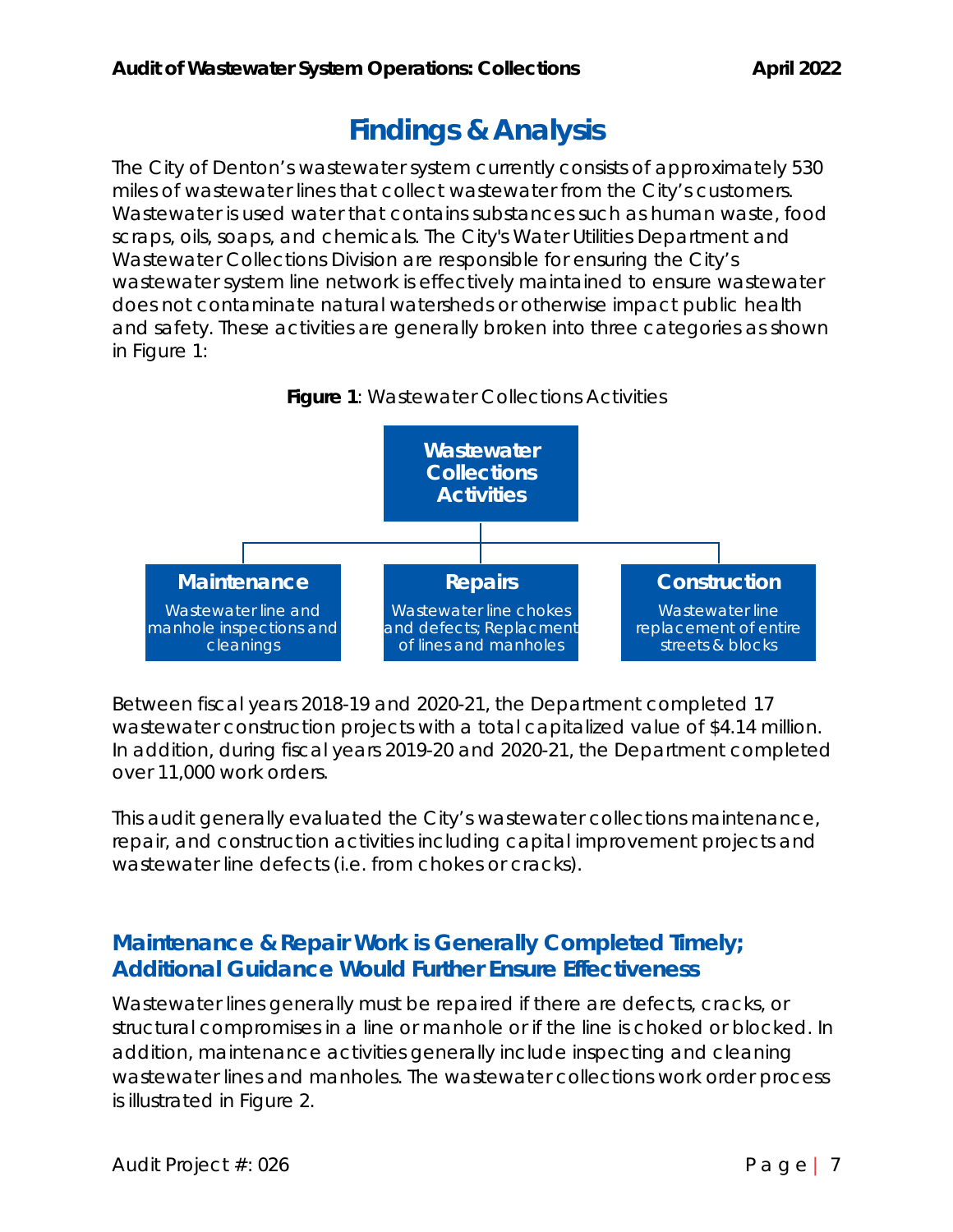

### **Figure 2:** Wastewater Work Order Process

The Wastewater Collections Division is also responsible for performing repairs on reuse water lines. Reuse water is wastewater that has been treated at the City's wastewater treatment plant that can be reused for non-potable water purposes.

### **What We Found**

- Water Utilities has implemented a work order system to manage wastewater collection line maintenance and repair activities. Maintenance and repair activities are entered into the work order system and assigned to a Crew Leader based on the type of repair needed. The Crew Leader is then charged with adding the work order to their crew's weekly schedule.
	- o Typically, general maintenance work orders are completed within two weeks, and wastewater line emergencies are repaired immediately.
	- o Work orders are assigned and completed on a first come, first-serve basis. There is no minimum timeline fixed for the completion of work orders and the work orders are completed as quickly as possible.
- The Wastewater Collections Division has separated the City's wastewater lines into five basins. Crews are assigned to a basin, and closed-circuit televisions are used to observe and inspect the lines.
	- o The Wastewater Collections Division has established a process to clean all lines on a five-year cycle and inspect all lines on a seven-year cycle. Additional work orders may be created based on inspection results if repairs are needed.
- Water Utilities has established flowcharts detailing needed steps in the wastewater collection line repair and maintenance process. However, these flowcharts do not specify the work order details that need to be recorded to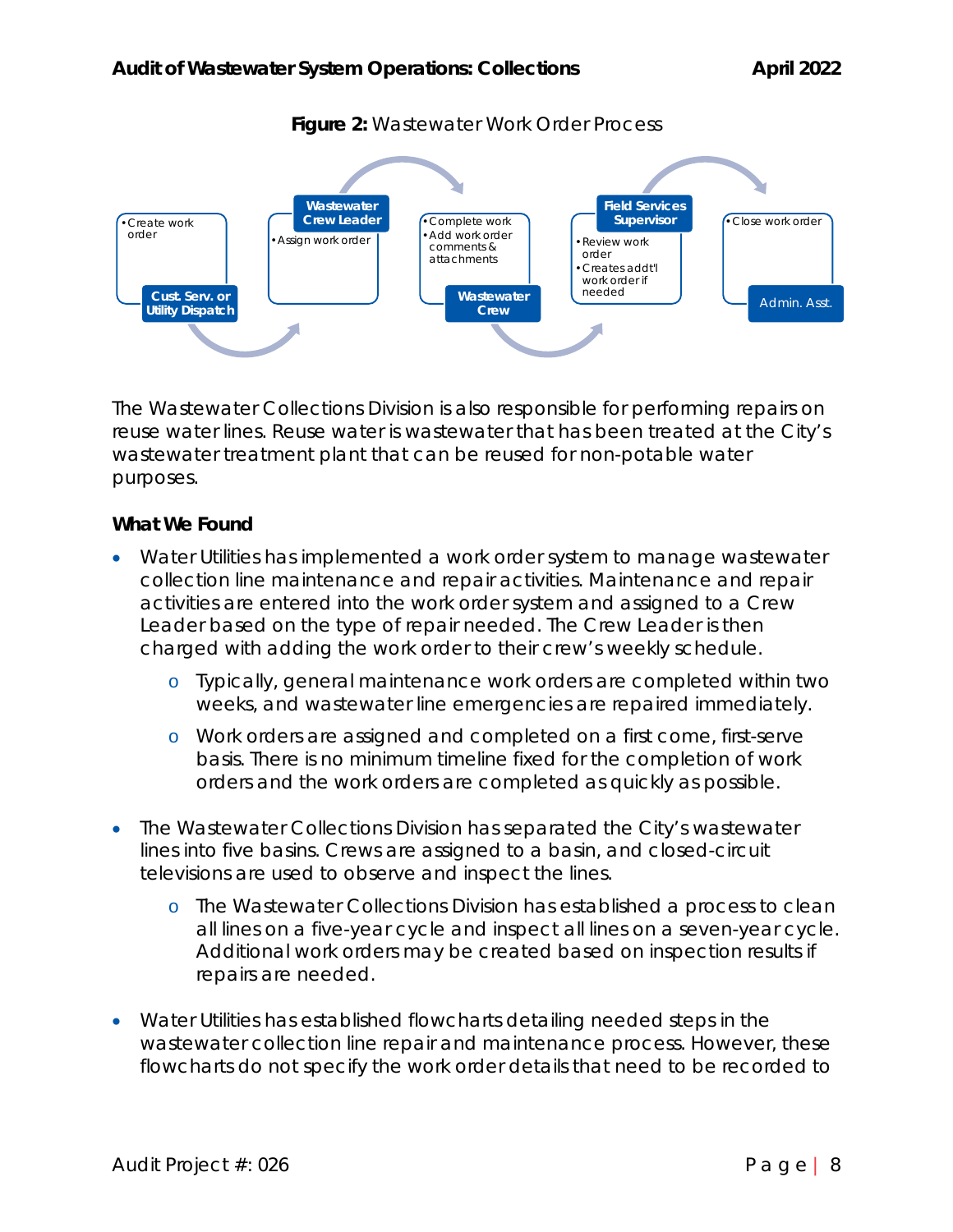ensure work is completed effectively. Based on review of a sample of 368 maintenance and repair work orders, specific findings include:

- o Wastewater Collections crews add comments to work orders that provide details of the completed work and any identified issues related to the wastewater line in the event that an additional work order needs to be created. All work orders reviewed appeared to contain adequate comments related to completed work.
- o Per the Department's practices, 188 of the reviewed work orders should have contained a video or photo attachment. Out of the 188, 15 work orders (eight percent) contained comments that a video was created but did not have a relevant attachment and related data could not be located in the Division's archives. Furthermore, the video or photo requirements for the remaining 180 work orders could not be determined due to lack of guidance.
- o Per state requirements, the Division must call 811 Line Locate at least two working days before beginning excavation if digging 16 inches or deeper. Based on review, 15 work orders did not contain documentation of the required line locate call being made.
- In addition, Denton Ordinance requires the Department to obtain a right of way – or ROW – permit for all planned repair or construction activities occurring in the City's right of way. Right of way permits are intended to ensure that the City's right of way is restored to the same or better condition after work is complete.
	- o Based on review of the sample of maintenance and repair work orders and available data, 24 work orders required a ROW permit; however, seven did not contain evidence that a ROW permit had been obtained.
	- o In addition, due to Water Utilities' contractor's workload, seven ROW permits issued to wastewater expired prior to completion of the Division's restoration activities as of March 2022. According to staff, the Department is in the process of preparing a solicitation for an additional contractor to help alleviate this issue.
	- o Furthermore, out of the 24 work orders requiring a ROW permit containing asphalt, concrete, or sod restoration work, 15 work orders did not have an attached invoice as evidence that the needed restoration work had been completed.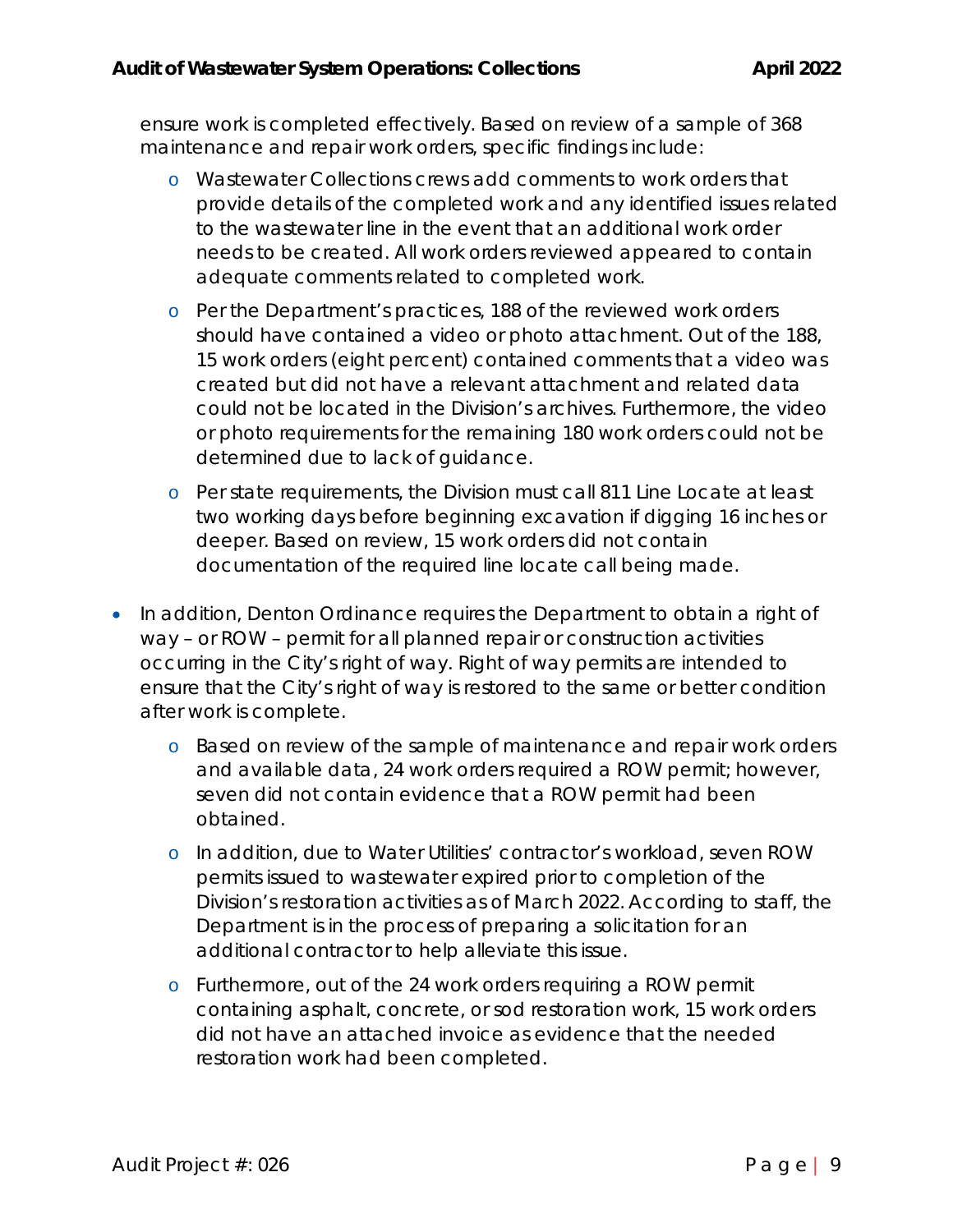- Based on review of the total population of 8,804 maintenance and repair work orders for the period October 1, 2019 through September 30, 2021, over 75 percent of work orders were completed on the same day as the work order was created; however, Wastewater Collections Division work orders do not appear to be closed timely.
	- o Based on review, over 30 percent of work orders were closed more than 100 days after the repair work was completed, and about six percent of work orders are still open. Based on discussions with Water Utilities staff, work order closure delays are typically due to pending restoration work that is completed by external contractors. Table 1 details these results.

| Days Taken (Range)  | <b>Work Orders</b> | Percent |
|---------------------|--------------------|---------|
| 0 Days              | 484                | 5.50%   |
| $1 - 7$ Days        | 1,413              | 16.05%  |
| 8 - 99 Days         | 3,653              | 41.49%  |
| 100 Days or Greater | 2,706              | 30.74%  |
| $N/A$ – Open        | 548                | 6.22%   |
| Total:              | 8.804              | 100%    |

**Table 1:** Work Order Closure Time

- o Based on discussion with Water Utilities personnel, the open work orders still need to undergo the review process.
- Reuse water lines are under pressure unlike wastewater lines but must be repaired by Wastewater Collections crews instead of Water Distribution crews in order to prevent contamination of newly treated water.
	- o According to Water Utilities personnel, the reuse water line used to divert effluent is mainly constructed of PVC material and repairs are not needed often, and preventative maintenance is not required. Based on review of Water Utilities work order system, only three work orders were required to be completed in the last three years.
	- o Based on review, the three reuse repair work orders do not contain site pictures or required work order details such as line locates, right of way permits, street moratoriums, and restoration work.

### **Why It Matters**

In general, the Water Utilities process flowcharts related to wastewater collections are comprehensive. However, the flowcharts do not detail the information and attachments need for each type of work order to assist Division management with ensuring activity quality and compliance with City and State requirements.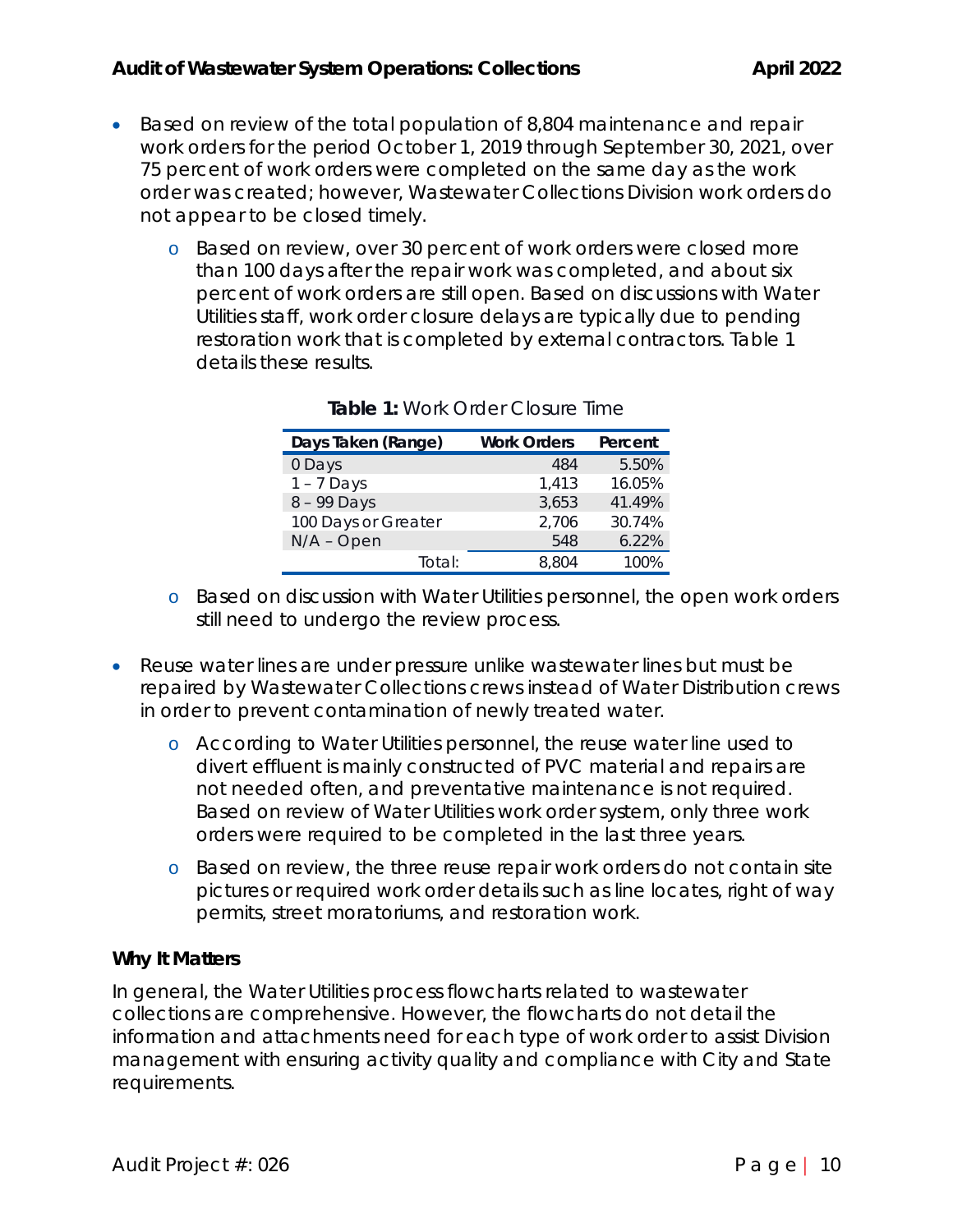Development of standard operating procedures or checklists that specify work order completion expectations would help ensure that all work orders contain the information, attachments, permits, and verifications needed for quality review. In addition, this formal guidance would provide Water Utilities staff with institutional knowledge, facilitate consistency, and help navigate emergency situations.

While work orders are generally completed timely, there is often a delay between the completion of repair and maintenance work and the work order's closure. Establishment of a work order closure process would help ensure work order quality review and restoration work is completed timely.

#### **Recommendations:**

**1.** Develop standard operating procedures or checklists that detail wastewater collections work order requirements, including necessary field completion and required attachments. Ensure that reuse water line work orders include the same details required for other line repairs.

*Water Utilities Comments: Water Utilities agrees with the recommendation and will continue efforts to improve on standard operating procedures (SOP) to include a detailed work order requirements document to ensure all work orders are completed to the same standards.*

**2.** Establish a process to periodically review open work orders to ensure proper oversight and timely closure.

*Water Utilities Comments: Water Utilities will develop and implement a work order review process to confirm proper oversight and closure of open work orders.*

## **CIP Process Established; Project Documentation Needs Improvement for Quality Assurance**

The Wastewater Collections Division's construction projects are considered capital improvement projects – or CIPs – when they involve replacement of wastewater collection lines for an entire street or block. The CIP process requires additional planning procedures compared to maintenance and repair activities and is summarized in Figure 3.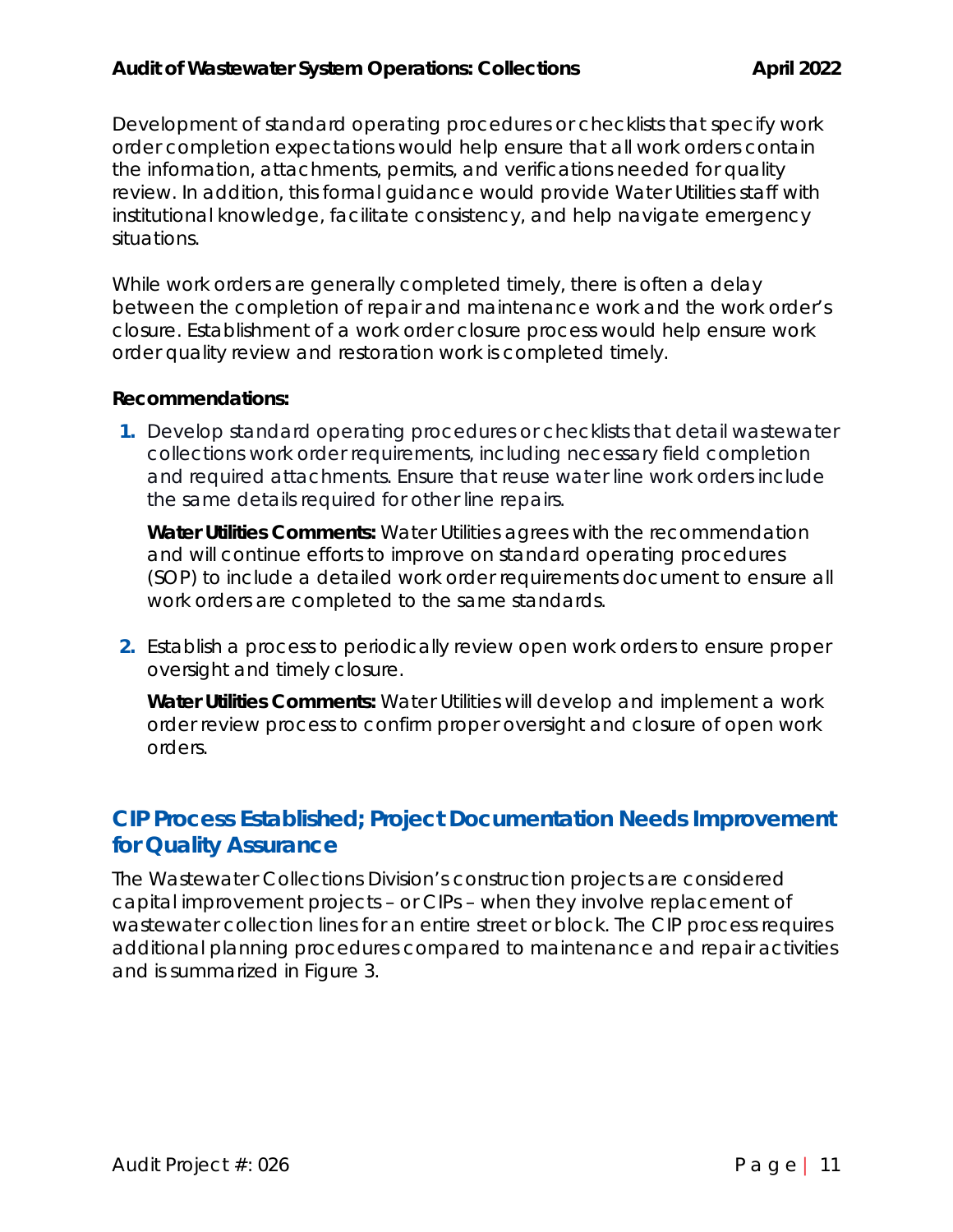

### **Figure 3**: Wastewater CIP Process

Checking street moratorium and obtaining right of way – or ROW – permits are important steps in planning wastewater construction projects. City ordinance requires every party, external or internal, to apply for a ROW permit if they plan to engage in construction, excavation, or occupy a work area within or upon any right of way.

Additionally, the City's Streets Department currently places a moratorium on streets that have recently been improved. These moratoriums are intended to prevent the accelerated deterioration that comes when a street is cut into and patched. Streets current practices state: "Utilities should request authorization to be able to construct in [moratorium] areas." In general, construction activities are not permitted for projects under moratorium streets unless there is an emergency.

#### **What We Found**

- Water Utilities has established a documented CIP process flowchart for Wastewater Collections infrastructure detailing the processes summarized in Figure 3 above.
- Water Utilities construction projects are tracked and administered in a work order system and workflow system; however, project documentation is not consistently available. Based on review of eight wastewater collections construction projects, the following was noted:
	- o Street moratorium check confirmations were not available for two projects;
	- o A material list was not available for one project;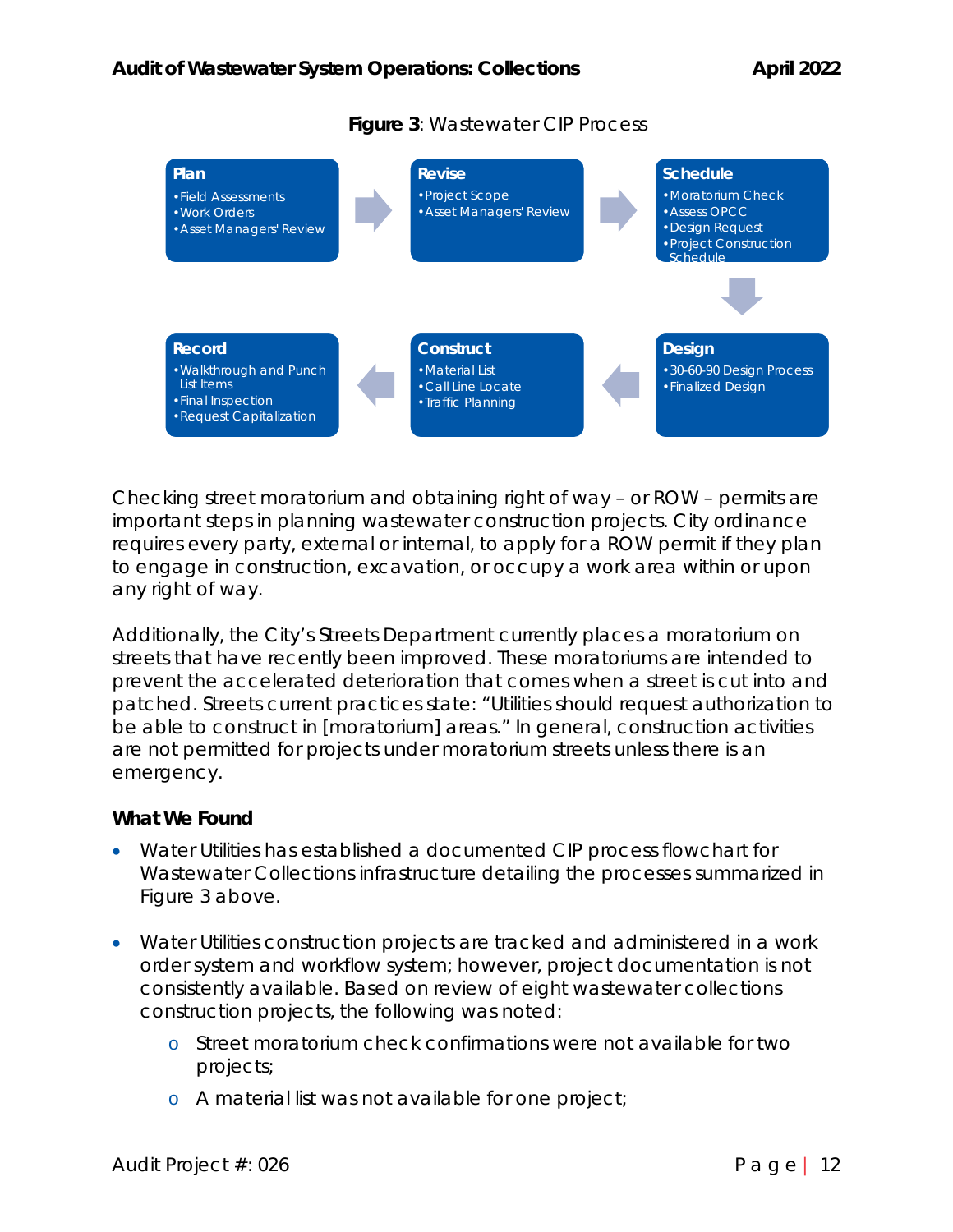- o ROW permits were not obtained for any projects; and
- o The Division does not maintain documentation for walkthrough and punch list items, or final inspection reports.
- According to Water Utilities personnel, street moratoriums are checked by Water Utilities, but a documentation process has not been established to record street moratorium checks.
	- o The Division does have a process for updating the workflow system when a moratorium check is complete; however, no results of this check (i.e. if there is a moratorium or not) are recorded as part of this process. In addition, based on review of the Division's workflow system, the moratorium check field for the majority of projects was updated on the same day and did not appear to be updated as part of the CIP process for each project.
- According to Water Utilities personnel, ROW permits are not required for inhouse construction projects; however, based on discussion with Public Works Inspections staff, ROW permits are required for any work that falls within City ordinance criteria.
	- o Similarly, per the Division's documented CIP process, there is no requirement to acquire a ROW permit.
	- o In contrast, Water Utilities staff do generally obtain ROW permits for maintenance and repair work.

### **Why It Matters**

Capital Improvement Projects are comprised of significantly more tasks compared to general wastewater maintenance and repair work orders and can take months to complete. Ensuring all necessary project documentation and information is recorded in the appropriate location will assist with record retention and maintaining compliance with applicable City and State law requirements.

The City requires all work in the right of way to be permitted in order to ensure that the safe passage of pedestrian and vehicular traffic is maintained to the greatest extent possible. It is important to ensure right of way permits are obtained properly and timely in accordance with City ordinance.

Additionally, newly improved streets are placed under a construction moratorium in an effort to preserve their useful life, as any excavation weakens the street's integrity. For this reason, non-emergency work on wastewater lines under moratorium streets should be minimized as much as possible and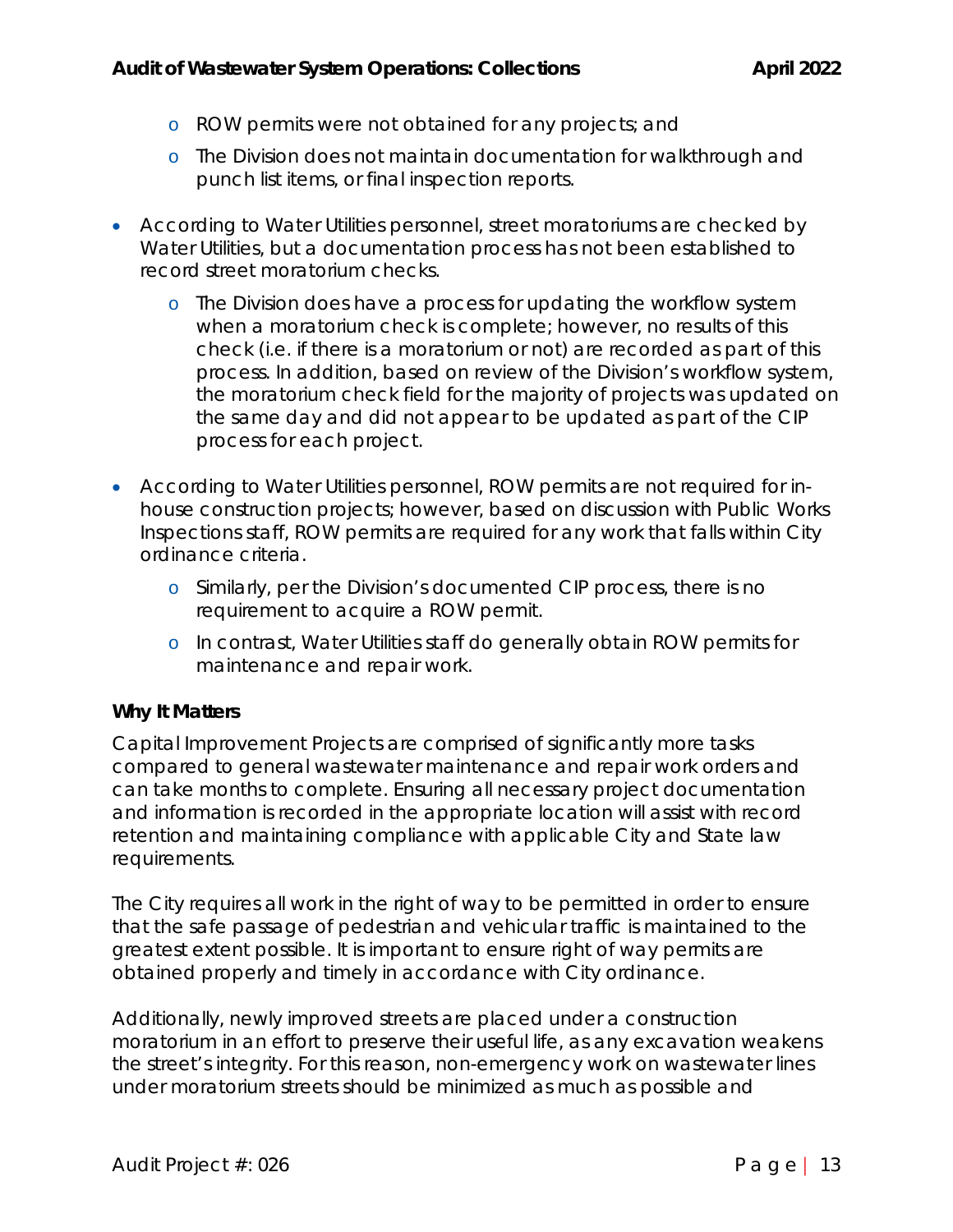emergency work should be clearly communicated. Without proper documentation or a formalized, consistent process for approving and recording construction on moratorium streets, it is unclear if all stakeholders were informed and approved of weakening the City's streets infrastructure.

#### **Recommendations:**

**3.** Ensure the Water Utilities CIP process is updated to reflect appropriate requirements related to ROW permits.

*Water Utilities Comments: Water Utilities will review the established CIP Process documentation and ensure it is updated to reflect the requirements related to ROW permits.*

**4.** Ensure the street moratorium field for construction projects is reviewed and documented appropriately as part of the established CIP process.

*Water Utilities Comments***:** Water Utilities Staff will identify opportunities to improve documentation standards and practices when verifying moratorium status.

**5.** Develop a process to verify required documentation and information is attached to each CIP work order to assist with project data and record retention.

*Water Utilities Comments: Water Utilities will develop and implement a process to verify all documentation is attached and requirements are completed to each CIP and related work order(s).*

## **Construction Project Material & Labor Costs Are Not Effectively Reconciled**

Labor and material costs are major components of in-house wastewater construction project costs, which are ultimately capitalized as assets in the City's accounting records. Material usage and labor hours should be regularly reconciled to ensure project costs are accurate and labor and materials are used efficiently.

### **What We Found**

 Material is generally obtained from the City's Warehouse for wastewater collections construction projects, with some exceptions when the material is obtained through the standard procurement process.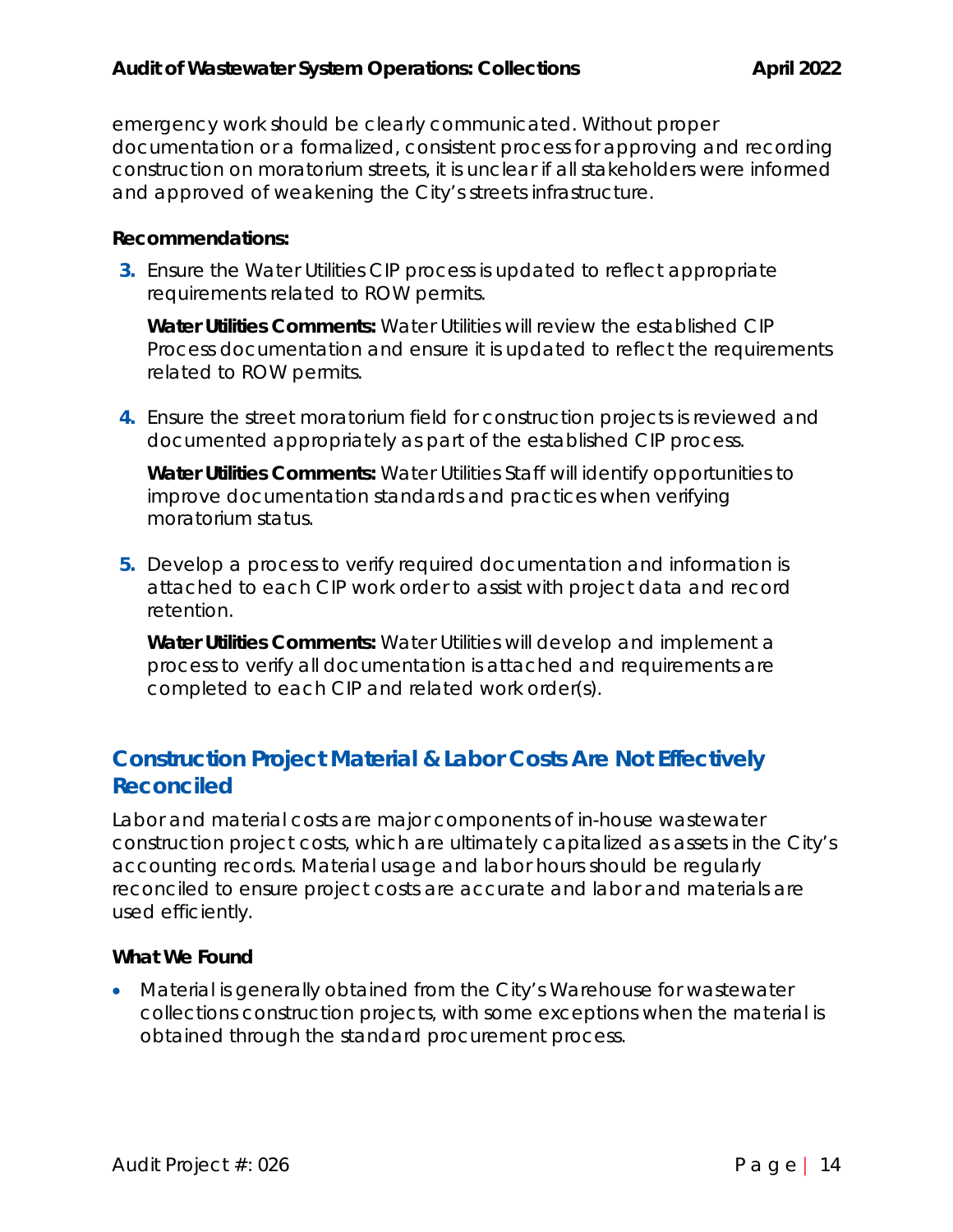- o According to Wastewater Collections Division personnel, materials needed for wastewater collections projects are generally determined before the start of construction and documented on a material list.
- o The material list is approved and sent by the Field Service Supervisor to the Warehouse. Materials are then picked up by Wastewater crews from the Warehouse during construction as needed, and the Division is not charged until material is obtained. All reviewed material lists appeared to have been properly approved and sent to the Warehouse.
- o According to Wastewater Collections Division personnel, Warehouse staff sends a monthly warehouse report to ensure that the material issued to Wastewater Collections is charged to the correct account and job code.
- Daily, each crew leader records labor hours in Cityworks in the work order of the project they worked upon.
	- o Wastewater crew members fill their punch-in and punch-out times on a timesheet, and those hours are then recorded in Kronos by the Water & Wastewater Administrative Assistant. The Field Services Supervisor verifies the labor hours in Kronos and ensures that labor hours are accurately allocated to the assigned project.
	- o Based on review of a random sample selection of 24 recorded work hour entries in the work order system and the City's timekeeping system for the reviewed projects, in 14 cases work hours were not appropriately logged in the work order system or accurately allocated to projects in the City's timekeeping system. The results are summarized in Table 2 below.

| <b>Results</b>                      | No. of Entries Percent |       |
|-------------------------------------|------------------------|-------|
| <b>Accurately Recorded</b>          | 10                     | 41.6% |
| Difference Between Systems          |                        | 29.2% |
| Unallocated                         | २                      | 12.5% |
| Multiple Issues <sup>3</sup>        | २                      | 12.5% |
| <b>Incorrect Project Allocation</b> |                        | 4.2%  |
| Total <sup>.</sup>                  |                        |       |

| Table 2: Work Hour Entry Review |  |  |  |  |  |
|---------------------------------|--|--|--|--|--|
|---------------------------------|--|--|--|--|--|

<sup>3</sup> Work hour entries containing multiple issues included a difference between the recorded work hours among the work order system and the City's timekeeping system, and unallocated hours.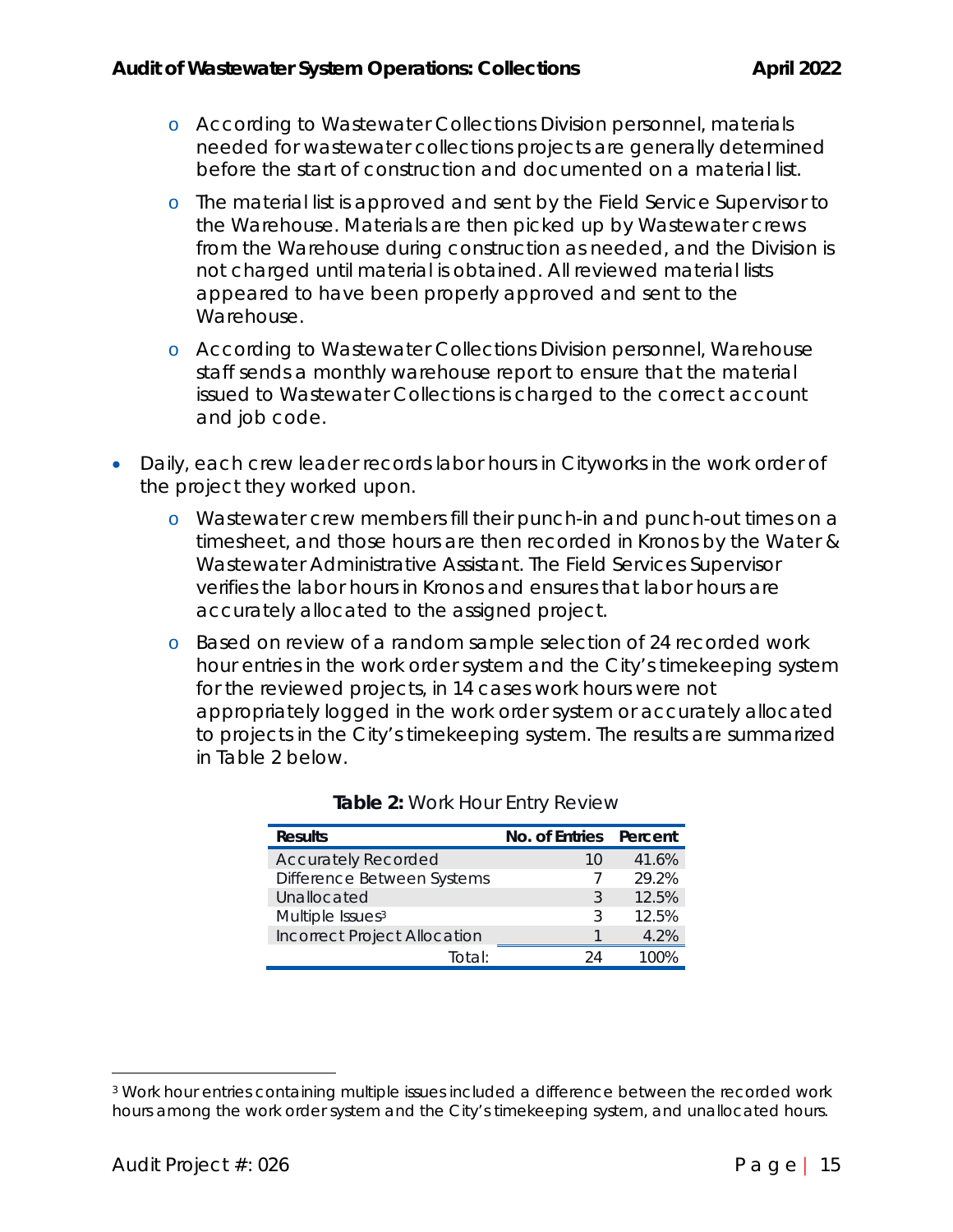• The City generally owns the equipment used in wastewater line maintenance and construction projects, and a process is in place to record the equipment used for the assigned project.

#### **Why It Matters**

Inaccurately recording material and labor costs lead to inaccurate project cost estimation and reporting.

Specifically, reconciling materials used to those ordered for each project would ensure that material costs have been correctly recorded in each project. Additionally, it would also help identify any discrepancies between estimated project costs and costs associated with used materials. While only collecting materials when they are needed does provide some assurance that materials are not wasted, it does not completely ensure that all materials collected are needed and recorded for each project.

Similarly, effectively reconciling labor hours in the work order system to those in the City's time keeping system would help Water Utilities ensure project costs are accurate.

#### **Recommendation:**

See recommendations no. 5 & 6 issued in Audit Report 021 Water System Operations: Distribution.4

*Water Utilities Comments:* Refer to Audit Report 021 Water System Operations: Distribution.

## **Wastewater Collections Project Capitalization Timeliness Improved**

Project closure and capitalization are the final steps of wastewater collections construction projects. Ideally, an asset should be capitalized when it is placed in service and the economic benefit of that asset is being received. Therefore, wastewater project closure requests should be communicated as soon as the project is complete to enable the Finance Department to initiate capitalization timely.

### **What We Found**

 After completing a project, Wastewater Collections Division staff is required to submit a project closure request to the Finance Department via a

<sup>4</sup> Similar findings were reported in Audit Project 021 Water System Operations: Distribution; the findings have been notated but the related recommendations will not be re-issued.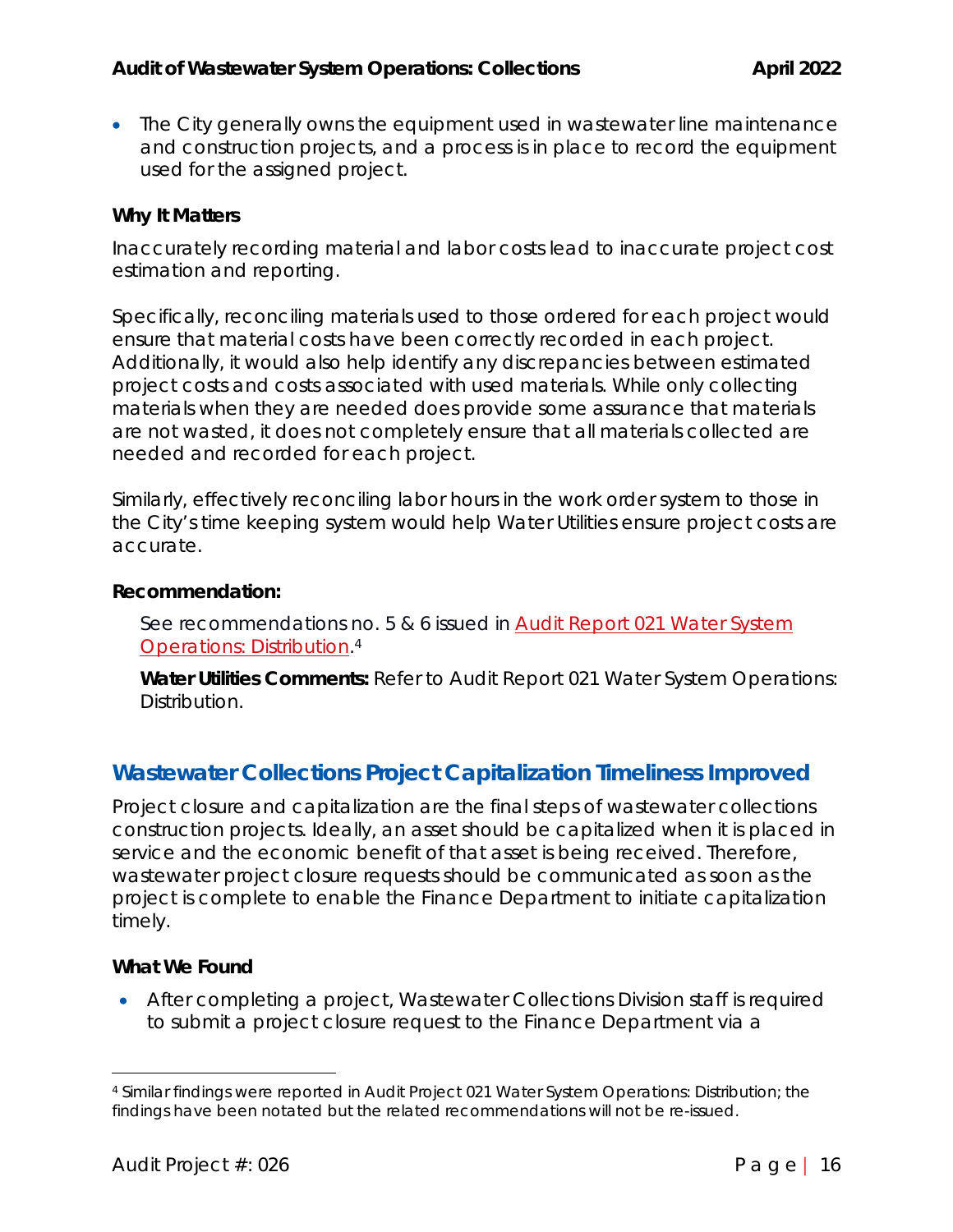workflow system. Prior to 2021, project closure requests were completed via a manual process on a physical form.

- o Based on review of 22 wastewater collections construction projects completed since 2018, five projects were still considered open and were undergoing the final steps of the CIP process, and 17 projects had been closed.
- o Of the 17 closed projects, all had been capitalized. For those completed prior to 2021 it took between 194 to 242 for the project to be capitalized after it was requested. After the Finance Department's implementation of the workflow system closure request process, it took between zero to seven days for a project to be capitalized. A summary of project capitalization by year is illustrated in Figure 4.



**Figure 4:** Project Capitalization Year

o Additionally, the Finance Department has begun sending a monthly report to City Directors detailing open projects that potentially need to be closed.

### **Why It Matters**

Timely capitalization of capital projects is crucial for effective record keeping per government accounting standards. As noted in **Audit Project 021 Water** System Operations: Distribution, there have been previous issues related to communication between Water Utilities and the Finance Department during the project closure and capitalization process due to the manual request system; however, the implementation of the workflow system appears to have assisted with streamlining the process.

### **Recommendation:** None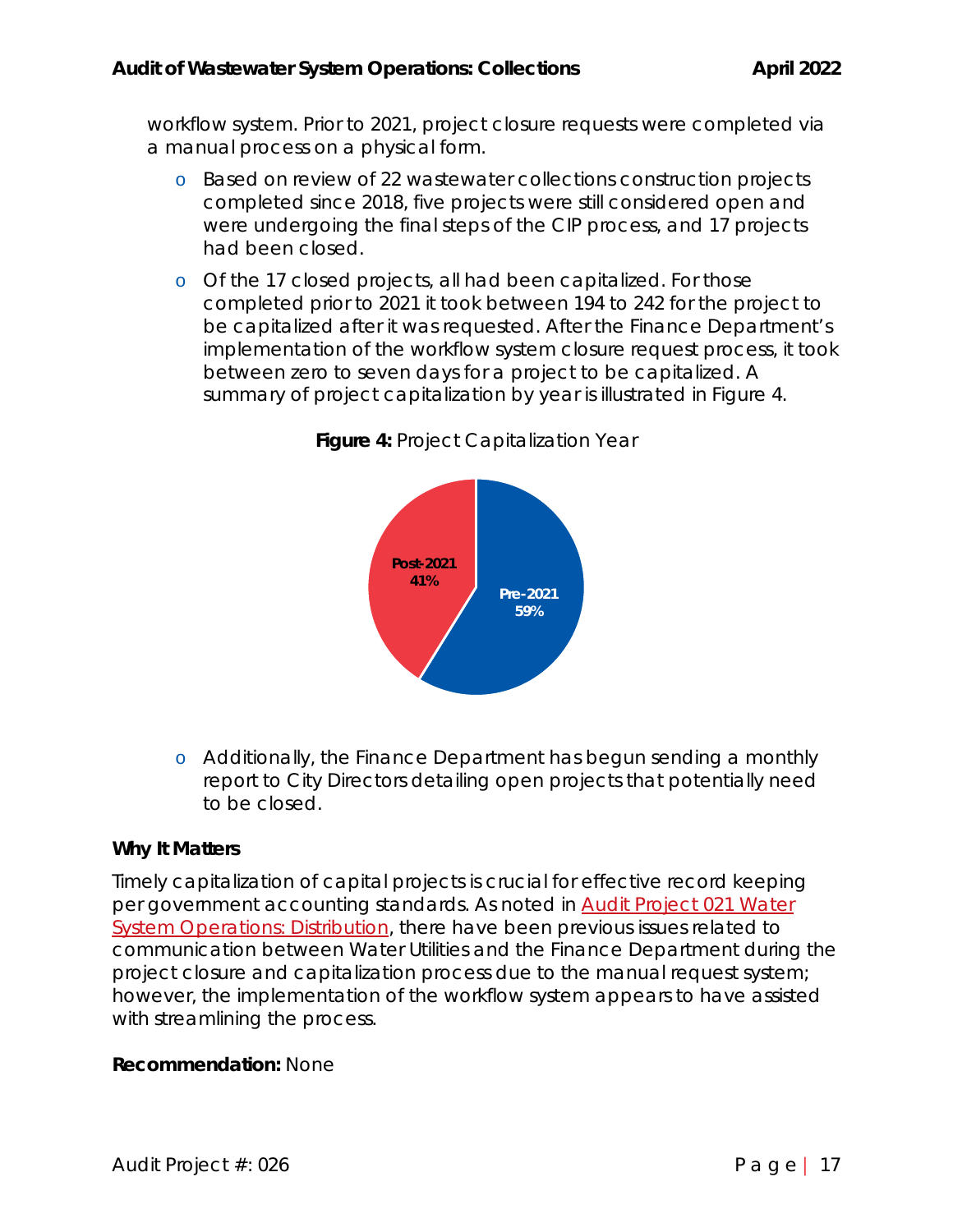## **Appendix A: Management Response Summary**

The following summarizes the recommendations issued throughout this report. The auditors found that staff and the Department were receptive and willing to make improvements to controls where needed. Management has provided their response to each recommendation.

| Develop standard operating procedures or<br>checklists that detail wastewater collections<br>work order requirements, including necessary<br>field completion and required attachments.<br>1<br>Concur<br>Ensure that reuse water line work orders<br>include the same details required for other<br>line repairs.            | Expected<br>Completion:<br>April 2023     |  |  |  |
|-------------------------------------------------------------------------------------------------------------------------------------------------------------------------------------------------------------------------------------------------------------------------------------------------------------------------------|-------------------------------------------|--|--|--|
| Water Utilities Comments: Water Utilities<br>agrees with the<br>Responsibility:<br>recommendation and will continue efforts to improve on standard  Water Utilities<br>operating procedures (SOP) to include a detailed work order<br>requirements document to ensure all work orders are completed<br>to the same standards. |                                           |  |  |  |
| Establish a process to periodically review<br>open work orders to ensure proper oversight<br>$\mathcal{P}$<br>Concur<br>and timely closure.                                                                                                                                                                                   | Expected<br>Completion:<br>April 2023     |  |  |  |
| Water Utilities Comments: Water Utilities will develop and<br>implement a work order review process to confirm proper<br>oversight and closure of open work orders.                                                                                                                                                           | Responsibility:<br><b>Water Utilities</b> |  |  |  |

| Ensure the Water Utilities CIP process is<br>updated to reflect appropriate requirements<br>3 | Concur          | Expected<br>Completion: |
|-----------------------------------------------------------------------------------------------|-----------------|-------------------------|
| related to ROW permits.                                                                       |                 | <b>April 2023</b>       |
| Water Utilities Comments: Water Utilities will review the                                     | Responsibility: |                         |
| established CIP Process documentation and ensure it is updated                                |                 | <b>Water Utilities</b>  |
| to reflect the requirements related to ROW permits.                                           |                 |                         |

| 4                                                                                                                                                                    | Ensure the street moratorium field for<br>construction projects is reviewed and<br>documented appropriately as part of the<br>established CIP process. | Concur                                    | Expected<br>Completion:<br><b>April 2023</b> |
|----------------------------------------------------------------------------------------------------------------------------------------------------------------------|--------------------------------------------------------------------------------------------------------------------------------------------------------|-------------------------------------------|----------------------------------------------|
| Water Utilities Comments: Water Utilities Staff will identify<br>opportunities to improve documentation standards and<br>practices when verifying moratorium status. |                                                                                                                                                        | Responsibility:<br><b>Water Utilities</b> |                                              |